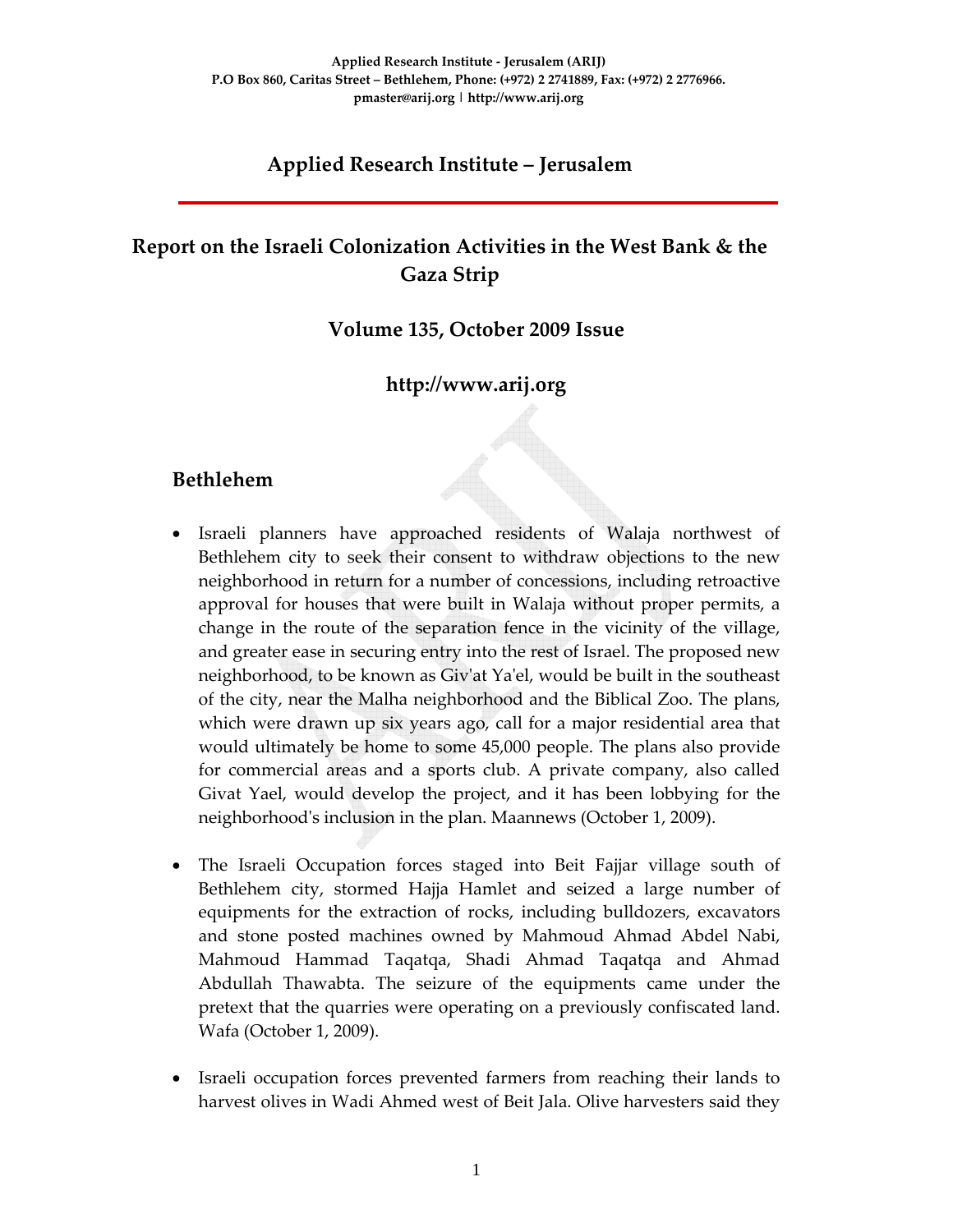went to their lands in the morning but were surprised to find Israeli forces had put large gates and barbed wires across the entrances to the land. On further inquiry soldiers told the group they were prohibited from accessing the land because they did not have proper permits to do so. Maannews (October 14, 2009).

## **Hebron**

- The Israeli Occupation Authorities hindered citizens of Beit Ummer town north of Hebron city from accessing their lands to harvest their Olive Grooves and declared the area as "Closed Military Area". Al Quds (October 4, 2009).
- Beit Ummar farmers were barred from reaching their agricultural land to harvest grapes in Wad Ar-Rish by Israeli forces stationed in the area. Dozens of Israeli border guards were deployed in the area and told farmers the zone had been declared closed by the Israeli military, which occupies the West Bank. A number of international peace activists were at the scene alongside the farmers and Palestinian activists who were present to help them. Two internationals, from Germany and Britain, were detained for three hours after arguing with the Israeli soldiers and demanding a reason why the area had been declared closed. Maannews (October 3, 2009).
- The Ibrahimi Mosque was closed to Muslim worshipers Friday night and will not be re-opened for non-Jewish worship until Monday. Israeli soldiers have been stationed outside the mosque since sundown Friday and blocked Muslim access to Muslim areas of the structure, divided in two since 1994 into discrete sections for Muslim and Jewish worshipers. Maannews (October 4, 2009).
- Israeli Occupation authorities prevented Muslim worshippers from entering the Ibrahimi Mosque in the West Bank city of Hebron for the second consecutive day, allowing Israeli settlers to use the site. Jewish settlers who live in armed compounds in the heart of Hebron marked the Sukkot holiday on Monday. The settlers also control half of the Ibrahimi Mosque, which lies in an area of Hebron tightly controlled by the Israeli army. In addition, dozens of settlers reportedly entered the Palestinian markets in Hebron's Old City, causing panic among merchants and shoppers. Maannews (October 6, 2009).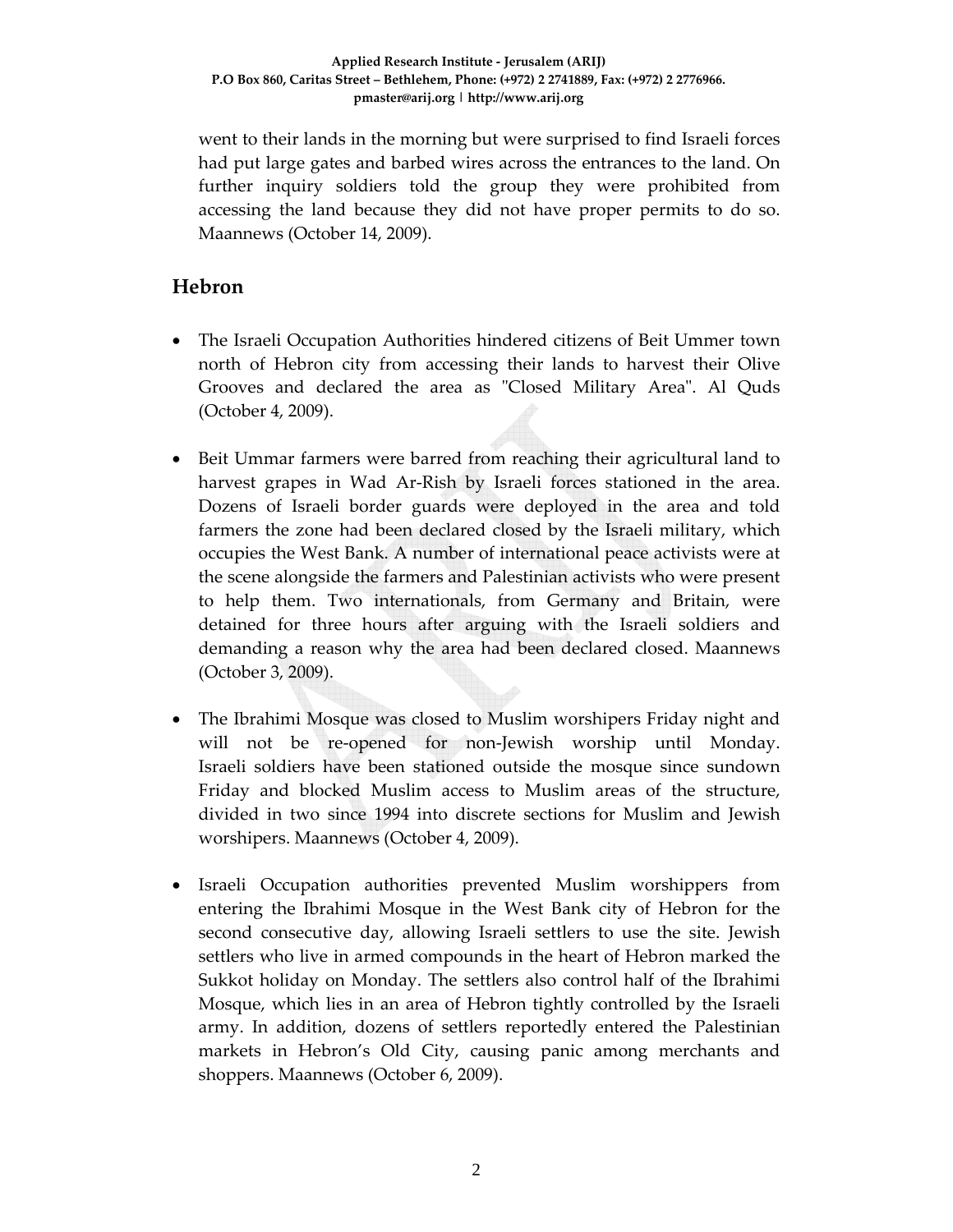- The Israeli Occupation forces razed 8 dunums of lands of Wadi An Nasara area located in close proximity of Kiryat Arbaʹ settlement in Hebron city owned by Mahmoud Al Buti Jaber. Al Ayyam (October 6, 2009).
- The Israeli Occupation forces handed over store owners of Beit Ummer town orders to close their shops located on the main road. Al Quds (October 7, 2009).
- The Israeli Occupation forces staged into Yatta town south of Hebron city and stormed 15 Palestinian houses in Al 'Umrah neighbourhood west of the town, of which, the following were known: Rashed, Rashad, Khaled, Bader, Saqr Abdullah Id'eis, Majed and Ziad Id'eis. Al Quds (October 7, 2009).
- The Israeli settlers started adding 10 new caravans on previously confiscated lands south of Karmiʹel settlement east of Hebron city. The caravans are being added on 50 dunums of lands owned by Al Hathalin family. Israeli settlements activities are also taking place in Kharsina settlement northeast of Hebron city on lands belonging to Jaber family where a plan to construct tens of new caravans to settle families of Israeli soldiers and Police. Another construction activity is taking pace about 500 meters south of Tene settlement on 70 dunums of Palestinians lands that were forcibly confiscated from Palestinians in the area. Settlement construction activities are also taking place in Maʹon settlement and include the seizure of additional areas of lands from the southern side of the settlement. Al Ayyam (October 12, 2009).
- More than 15 Israeli settlers attacked Palestinian harvesters and internationals in Wadi Al Hussein neighbourhood located in close proximity of Kiryat Arbaʹ settlement while harvesting the Olive trees. Al Quds (October 13, 2009).
- The Israeli Occupation Forces stationed at Al Shuhada street hindered a group of 130 women from "Follow the Women Organization" from entering the Old City of Hebron city for no reasons. Al Ayyam (October 19, 2009).
- The Jewish families living in Mitzpeh Avichai, near the city of Kiryat Arba in the Hebron city, managed to rebuild a number of homes within a few hours of their total destruction. The homes were demolished the night before. INN (October 22, 2009).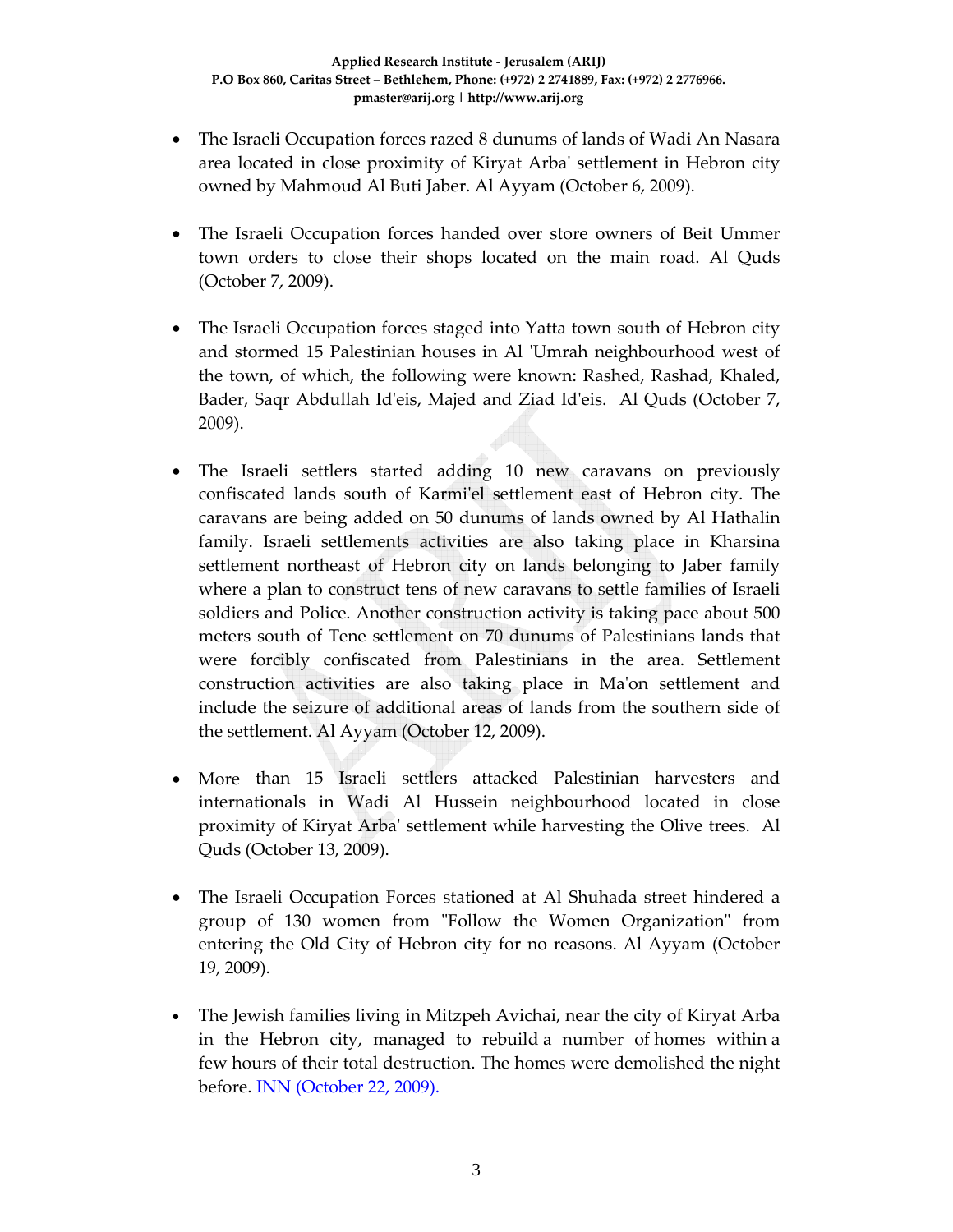- The Israeli Supreme Court granted a petition by the Civil Rights Association in Israel (ACRI) against a military order preventing Palestinian travel on Route 354, nine miles southwest of Hebron, calling it a "disproportionate action." The petition was filed following a GOC Central Command order prohibiting Palestinians living in the area from using the road, with aim of protecting the residents of the West Bank settlement of Negohot. The court ordered the IDF to rescind the restriction on the road, also known as the Beit Awa Junction, and to find different ways to ensure the safety of the Jewish residents in the area. Ynetnews (October 22, 2009).
- The Israeli Occupation Authorities declared Safa village near Beit Ummer town a closed military area and hindered Safa Villagers from accessing their lands in Abu Areish Valley to harvest their Olive trees which are located close to Beit ʹAyn settlement. Al Quds (October 24, 2009).
- The Israeli Supreme Court ruled against a military order prohibiting Palestinians from traveling on a West Bank road in the city of Hebron. The road, Route 443, is one of several currently being disputed, and runs from Hebron into Israel through the West Bank. For the duration of its path through the West Bank, Palestinians were prohibited from using it. Maannews (October 25, 2009).
- The Israeli Civil Administration handed over residents Jamal Ibrahim Al Rjoub and Khaeld Abu Mqadem from Dura Town south of Hebron city two orders to evacuate their houses preparing to demolish them. Wafa (October 29, 2009).
- Three Israeli bulldozers, occupation army soldiers, number of settlers, and a number of civil administration employees attacked Al Baqaʹa neighborhood to the east of Kiryat Arbaʹ settlement in Hebron city and leveled about 10 dunums of lands and confiscated irrigation networks pipes that were distributed among 5 dunums of vineyard that belongs to ʹAta Jaber and destroyed all the stone barriers and irrigation pool that were used to irrigate 17 dunums that were used for growing different types of vegetables. Al Quds (October 29, 2009).
- The Israeli Occupation Forces hindered citizens of Beit Ummer town from reclaiming 25 dunums of their lands which are located 40 meters away from Karmei Tzur settlement located south of the town. The targeted lands are owned by Sabarna and Awad families. Al Quds (October 29, 2009).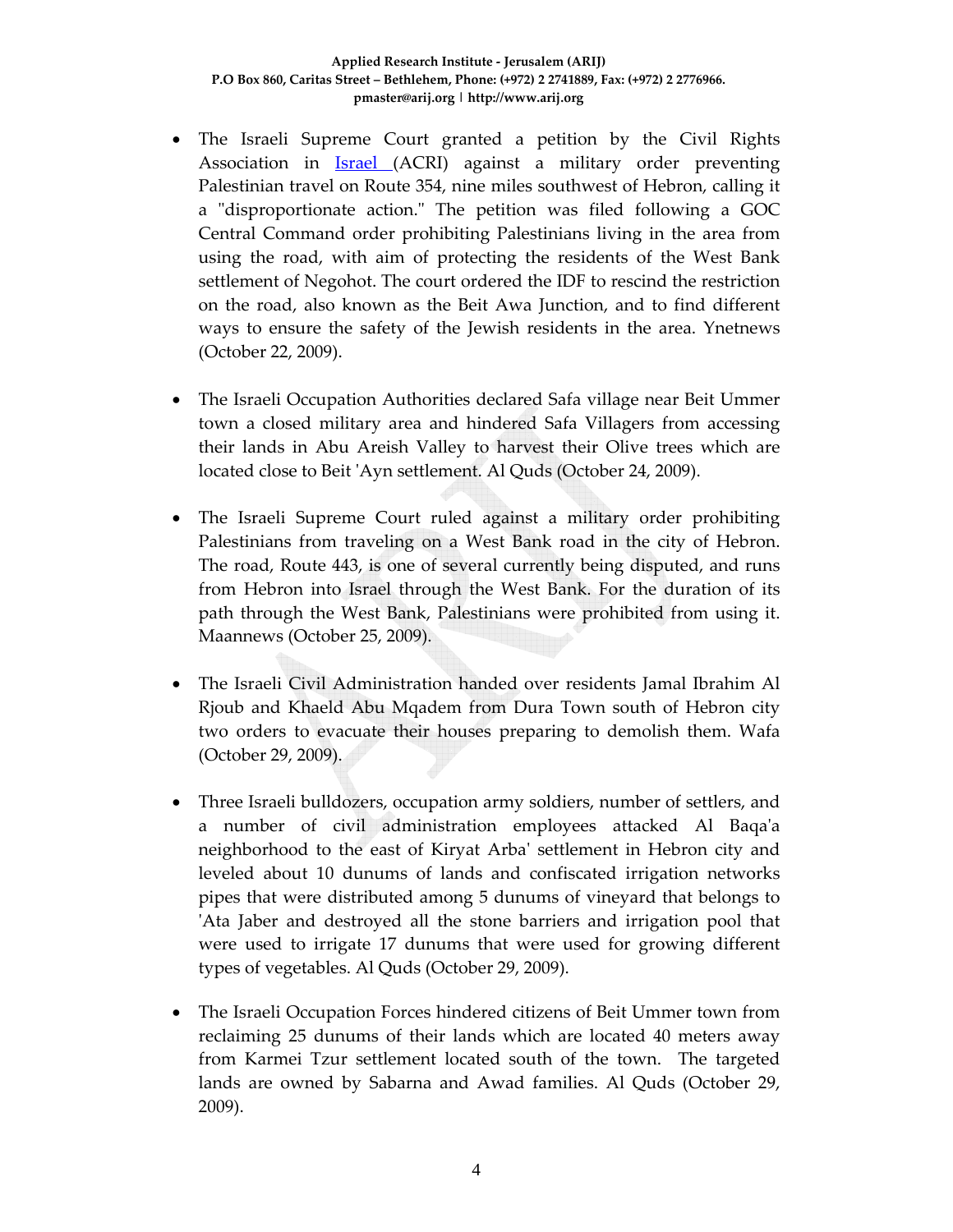## **Nablus**

- Israeli forces detained four young Palestinians after raiding their houses in Madama village south of Nablus**.** Troops also overran the home of Mu'ammar Zyadeh**.** Maannews (October 2, 2009).
- The Israeli bulldozers are working to expand two Israeli settlements, Bracha and Yetzhar located some kilometers south of Nablus city. It is worth mentioning that the Israeli Civil Administration has also approved the construction of 25 new buildings in Bracha settlement where each building would includes three floors. Wafa (October 1, 2009).
- The Israeli Occupation army closed declared large areas of villages northwest of Nablus city as closed military zones and prevented Palestinian harvesters from accessing their land. Areas adjacent to Burqa, Bizarya, An Naqura, and Sebastia villages were targeted. The closure also includes areas adjacent to the main road, and those areas stretching from Shavei Shomron settlement to the evacuated 'Homesh' settlement. Wafa (October 7, 2009).
- The Israeli Occupation Army stormed the quarter of the Palestinian Working Woman Society for Development in Rafidyia city in Nablus and destroyed its entrance and searched it thoroughly. Al Ayyam (October 7, 2009).
- The Israeli Occupation Bulldozers razed 10 dunums of lands in Al Khasfa area in ʹAsira Al Qiblieh village and added 20 new caravans in the area as well as a military tent to protect the razing process. Al Quds (October 13, 2009).
- The Israeli Occupation Forces hindered Palestinian harvesters in Al Lubban Ash Sharqiya village south of Nablus village from harvesting their Olive Trees. Al Quds (October 13, 2009).
- Settlers from the Israeli settlement Yizhar south of Nablus torched the parked car of Issam Edis, a Palestinian man from Huwwara town. The settlers entered the area, set fire to the vehicle then fled. Maannews (October 15, 2009).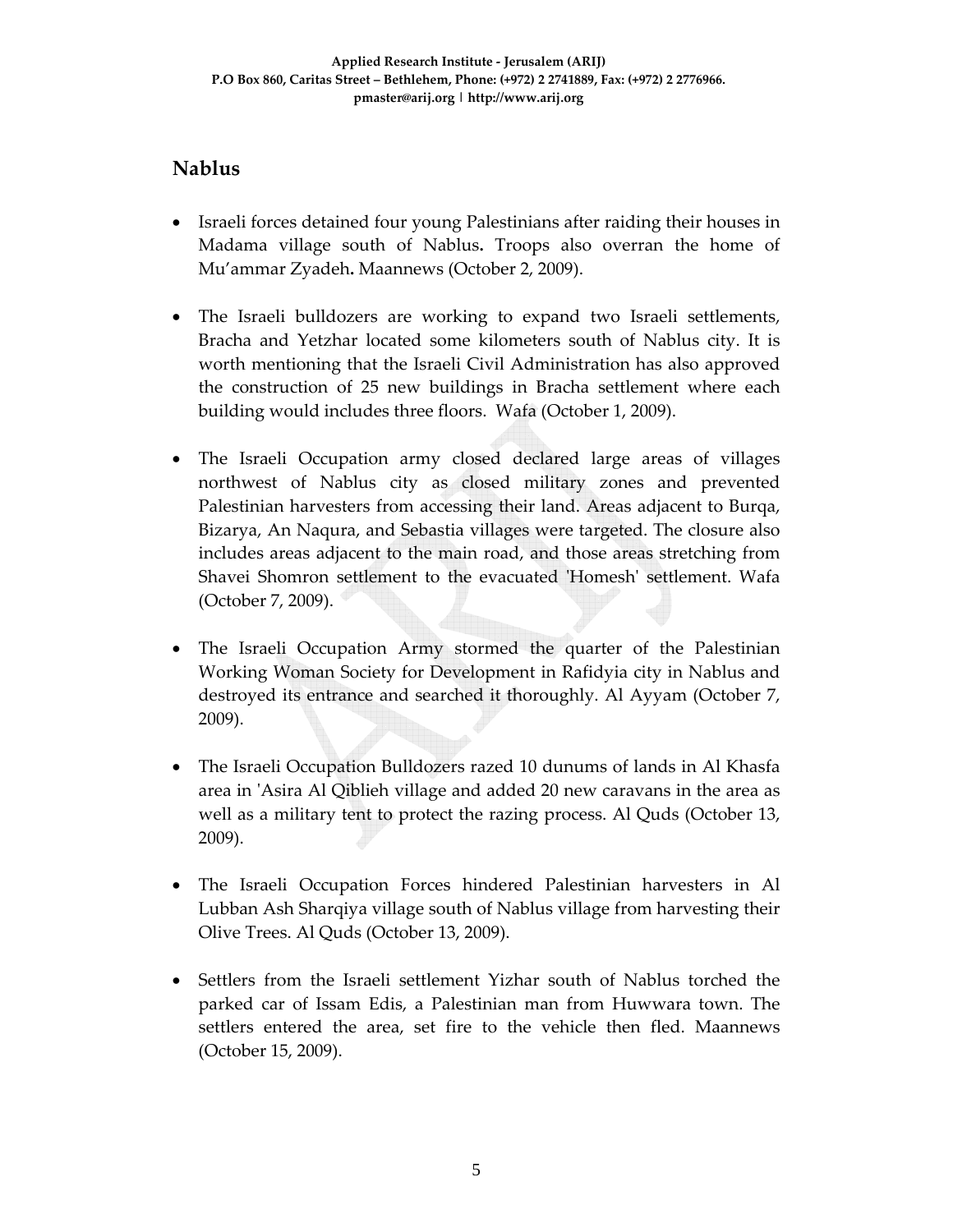- Dozens of Israeli settlers from a settlement called Aliyah set fire to 10 dunums of Olive groves in Al Lubban village near the West Bank city of Nablus. Israeli settlers also assaulted farmers who were harvesting olives.. Maannews (October 14, 2009).
- The Israeli Occupation forces closed Al Taneeb checkpoint west of Nablus city and hindered citizens from entering the city. Al Ayyam (October 16, 2009).
- The Israeli Occupation Forces hindered citizens of 'Azmout village east of Nablus city from accessing their lands which are located in close proximity of Alon Moreh settlement to harvest their Olive Trees. Al Quds (October 16, 2009).
- Israeli settlers set fire into a car owned by Issam Idris Abdel Hamid Saʹadeh from Huwwara village in Nablus Governorate. The settlers also set fire in 50 bales of straw in 'Asira Al Qiblya village in Nbalus Governorate owned by Ibrahim Awad Jaber Yasin. Al Quds (October 16, 2009).
- Israeli settlers from Bracha settlement attacked Palestinian harvesters in Burin village south of Nablus city and hindered them from reaching their lands to harvest their Olive Trees. Al Quds (October 17, 2009).
- Israeli Occupation Forces hindered Palestinians and Internationals from accessing agricultural lands in Kafr Qalil and Salem villages to harvest their olive trees located in the vicinity of Ellon Moreh settlement. Al Quds (October 18, 2009).
- Israeli settlers started expanding Itamar settlement east of Nablus city. The settlers razed around 10 dunums of lands owned by villagers of ʹAwarta and Beit Furik and might new housing units to the area. Al Ayyam (October 19, 2009).
- Israeli settlements activities are taking place in Eli settlement south of Nablus city. Al Ayyam (October 21, 2009).
- Nine Palestinians were injured and one was detained when dozens of Israeli settlers from Shevut Rahel settlement attacked farmers who were harvesting olives in the West Bank village of Qaryout, south of Nablus. Following the initial attack, both soldiers and settlers stormed the village, clashing with Palestinian residents. Soldiers fired bullets and tear gas. It is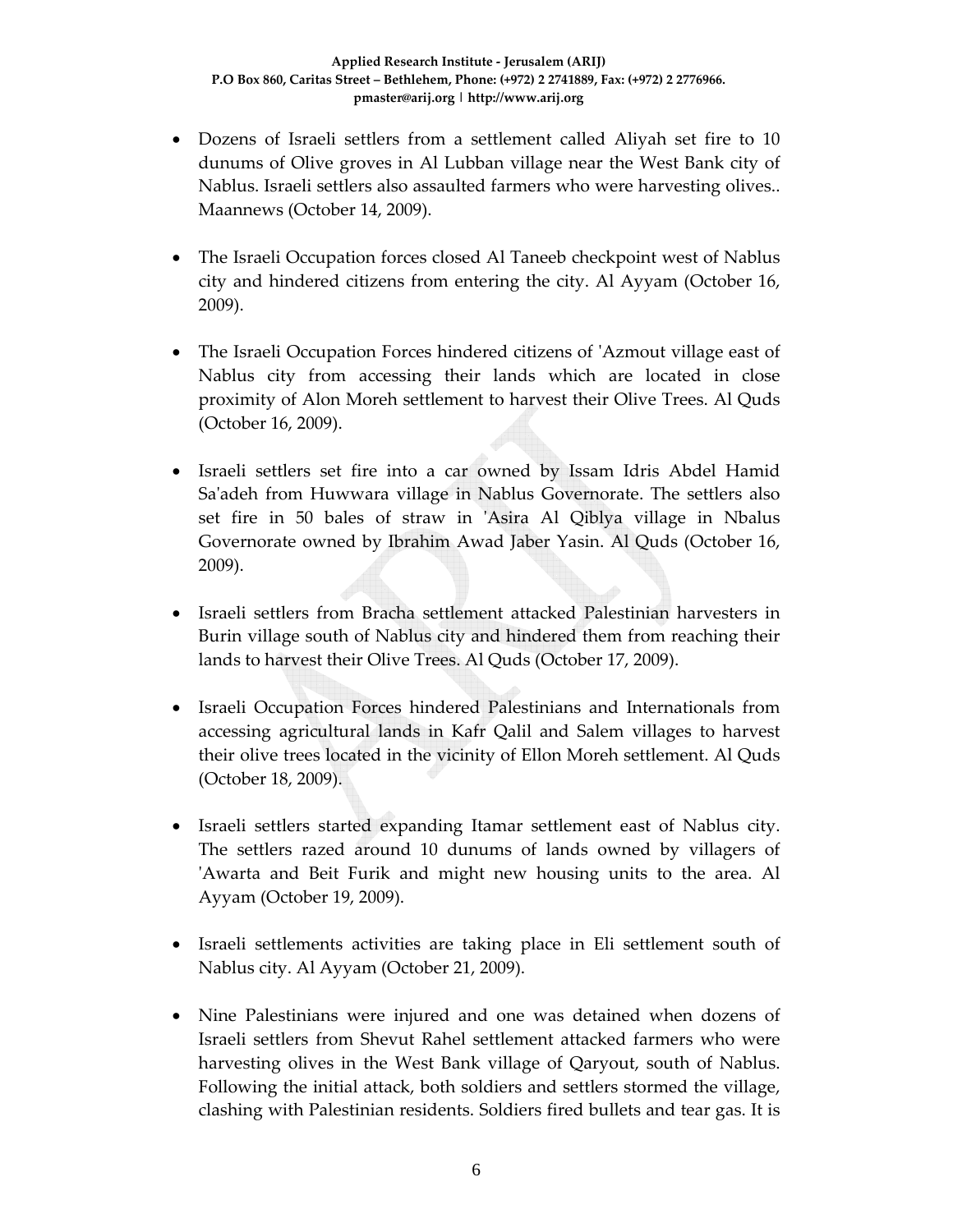worth mentioning that Qaryout farmers obtained permission to enter their own fields from the Israeli army through the Palestinian Authority's liaison office. Maannews (October 27, 2009).

• Dozens of Israeli settlers from Yetzhar settlement surrounded the house of resident Jamal Yousef and threw stones at him in the village of Asira Al‐ Qibliya south of Nablus city. Maannews (October 27, 2009).

## **Jerusalem**

- The Israeli Occupation Authorities gave Citizen Nizar Abdel Halim Hamida from Qalandyia village a period of one week to demolish his house alleged for being built without proper licensing documents. The house is 18 square meters area and is inhabited by 15 family members. Al Quds (October 4, 2009).
- A group of Israeli settlers attacked citizen 'Azzam Ahmad 'Ali Al Khtib from Ash Sheikh Jarrah neighborhood in Jerusalem city while he was on his way back home. Al Quds (October 4, 2009).
- Thousands of right-wing Israelis will attend the laying of the foundation stone for East Jerusalem's newest settlement, as construction of the illegal homes and communities continues on occupied Palestinian land. The ceremony will take place at 4pm, and will be attended by Israeli Minister of the Interior Eli Yishai, Rabbi Meir Lau, and several other members of the Israeli Knesset. This project is the second phase of building on Mount Scopus in what is being billed as the Israeli neighborhood of Nof Zion. One‐hundred and five new housing units will be built in the starting phase, financed by Jewish investors from the United States under the Digal Investments & Holdings Ltd registration. A Synagogue, shopping mall and hotel are also in the works on the land. Jpost (October 7, 2009).
- Israeli occupation authorities delivered military order for the confiscation of Palestinian property to several residents of Anata, An Nabi Musa, Al Khan Al Ahmar and Al Isawyia villages. The targeted lands are located within the Ma'ale Adumim settlement bloc, near the Israeli settlement of Mishur Adumim on the pretext of the move being for the "public interest". The land set to be confiscated amounts to 639 dunums. Maannews (October 8, 2009)**.**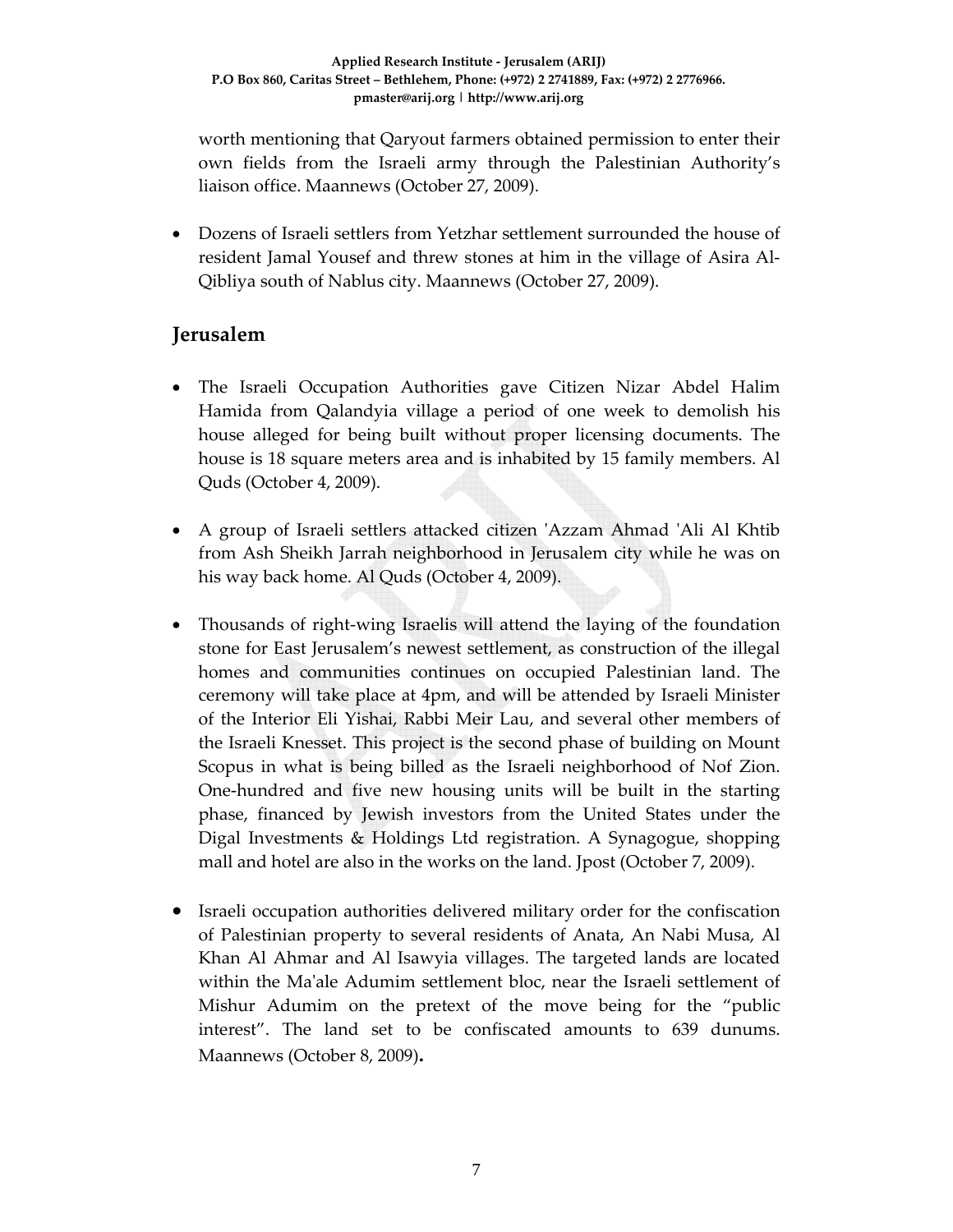- Flanked by a heavy police presence, Israeli right-wing leaders laid the foundation for an expansion of a settlement in East Jerusalem's Jabal Mukaber neighborhood. In reaction to perceived Israeli infringement on the Al‐Aqsa Mosque, Israeli police blocked streets to allow a procession of settler leaders and activists to the settlement of Nof Zion. The ceremony marked the beginning of construction of 105 housing units, an addition to an existing 95 units. Israelis aspiring to become settlers in the new houses brought a Torah scroll to Nof Zion's synagogue. Maannews (October 8, 2009).
- The Israeli Occupation forces demolished one house in Al Marwaha area in Beit Hanina city north of Jerusalem city owned by citizen Amjad Al Taliqi. The house is 70 square meters area and is inhabited by 5 family members under the pretext that these houses were build without proper authorization form the Israeli Municipality of Jerusalem. The IOF also demolished one other under construction house in Al Ashqariyeh neighbourhood in Beit Hanina city for the same pretext and owned by Al Zaghal family. Maannews (October 14, 2009).
- Israeli Occupation authorities are planning to demolish 150 Palestinian houses, home to about 1,000 people in East Jerusalem, according to a new report from the Jerusalem Center for Social and Economic Rights. The center's research unit reports that the majority of the houses under threat are in the neighborhoods of Beit Hanina, Shu'fat, Al‐Ashqariyya, Nusayba, Silwan, Ath‐Thuri, Al‐Mukabbir, Sur Bahir, At‐Tur, Az‐Za'yyim, Iisawiyya, and Ras Khamis. Many of the houses slated for destruction were built at least three years ago. The group of houses under threat does not include another 125 houses and apartments whose owners were given demolition orders in the neighborhoods of Al‐Bustan, Al‐Abbasiyya, and Wadi Hilwa. Maannews (October 14, 2009).
- The Jerusalem Municipality court issued an administrative order to demolish the house of Nidal Al Siʹo in As Suwwana neighbourhood alleged for being built without proper licensing documents. Al Quds (October 16, 2009).
- Resident Husni Abu Sarhan was forced to demolish his own house in Jabal Al Mukabbir to avoid paying a penalty of 70 Thousand NIS for building his house without proper licensing documents. The house was inhabited by 6 family members and is 110 square meters area. Al Quds (October 18, 2009).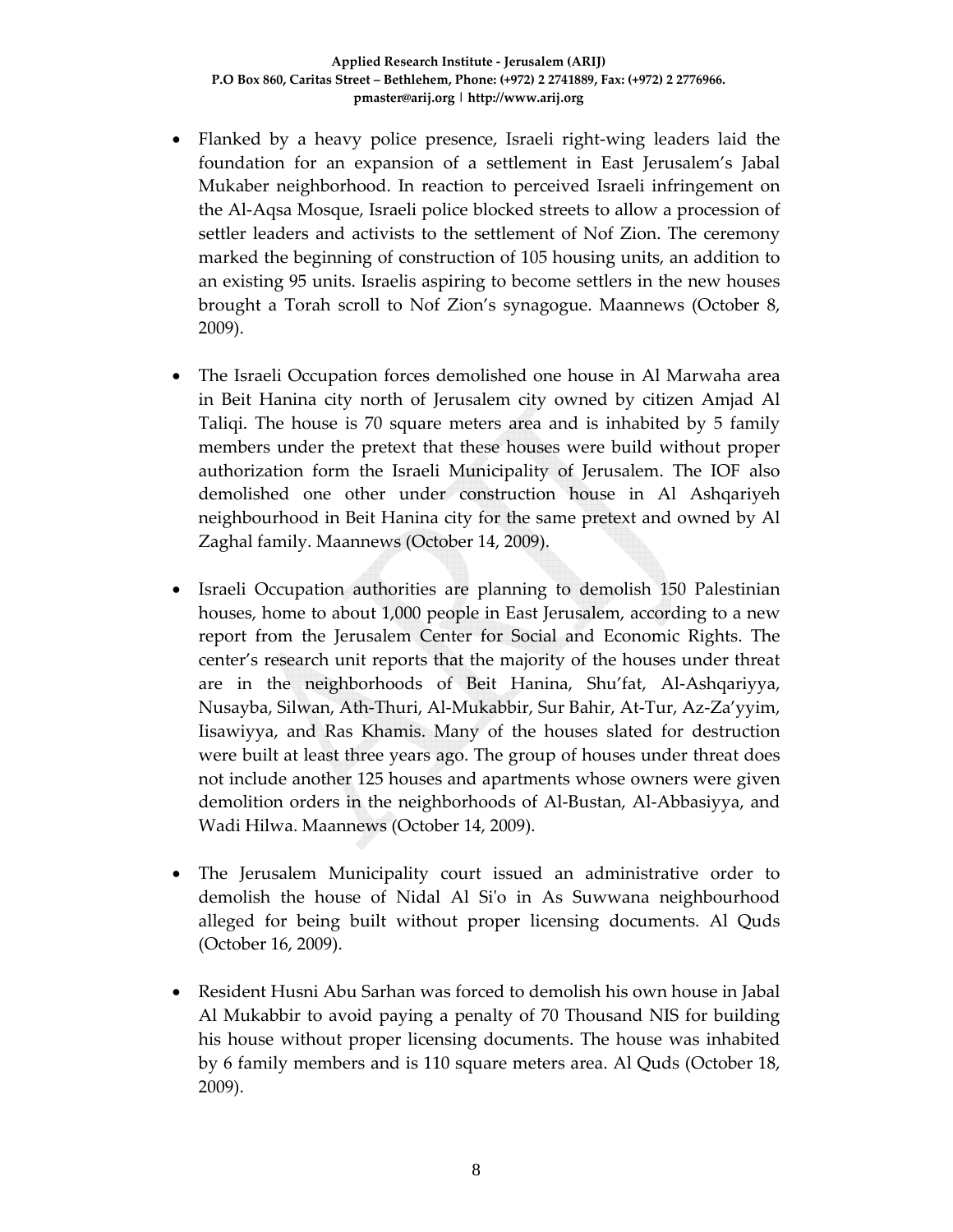- The Sephardic Jews community claimed that they are about to receive six houses in the Old City of Jerusalem form the Custodian of Absentee Property. Al Quds (October 18, 2009).
- The Israeli Occupation forces stormed the house of Iyad Al Jallad in Jerusalem city, the coordinator of the national committee for the Jerusalem Fete. The IOF confiscated 3 computer devices, flash memory, other electronic devices, papers and documents belonging to the committee. Al Ayyam (October 21, 2009).
- Resident Rashid An Natshe was forced to demolish part of his bakery in Shu'fat town under the pretext that it was built without proper licensing documents as claimed by the Israeli Municipality of Jerusalem. The Municipality also imposed a penalty of NIS 5000 (USD 1500) on him. The area of the demolished part is 110 square meters. Al Quds (October 21, 2009).
- Riots erupted between Palestinians and dozens of right‐wing settlers in the East Jerusalem neighborhood of Sheikh Jarrah as Several religious settlers performed "group dances" at the home of the Al-Ghawi family, which was evicted earlier this year before their home was handed over to Israelis. Maannews (October 23, 2009).
- Israel is planning a major archaeological dig under the Western Wall (Kotel) plaza, opposite the Temple Mount. The excavations will create an archaeological park directly underneath the area where worshippers currently stand while praying at the Kotel. The current prayer area will remain open, supported by pillars, while a new area will be added underneath, at the level at which worshippers at the ancient Temple stood in the past. Israelnationalnews (October 23, 2009).
- The Israeli Municipality of Jerusalem gave the family of Al Ghawi in Ash Sheikh Jarrah neighborhood until next Sunday to remove the tent which they established next to their house which was occupied by Jewish groups last month. It is worth mentioning that the Israeli Reconcilation court issued an order to deport the family of Al Ghawi of Ash Shiekh Jarrah neighborhood for 15 days. Al Quds (October 23, 2009).
- The Israeli Jerusalem Municipality is planning to demolish 59 Palestinian houses alleged for being built without proper licensing documents, out of which, 42 houses are located in East Jerusalem. Al Quds (October 24, 2009).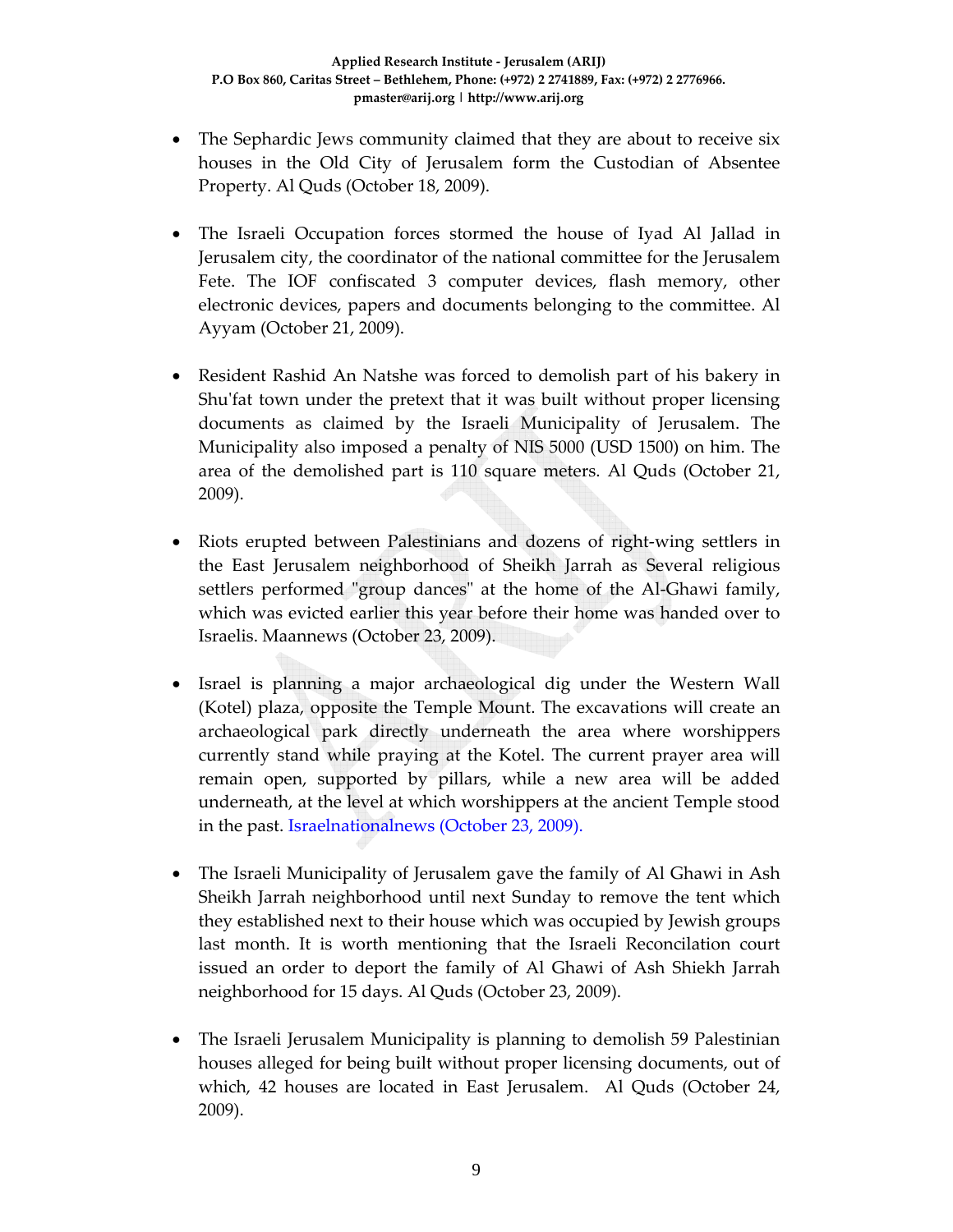- The Israeli Occupation forces demolished the house of Ahmad Abu Sarhan in Sur Baher town east of Jerusalem which is inhabited by 12 family members. Al Quds (October 27, 2009).
- The Israeli Occupation authorities demolished the homes of 6 Palestinian families in East Jerusalem, with the result that **26 Palestinians, including 10 children, have lost their homes**. Another 2 families, 19 people in total, including 8 children, were affected by partial demolitions of their homes. **Details on the demolitions are listed below:**
	- 1. The house of Khamis At Tahhan In **Dahiyat al Salam,** on the outskirts of Shuʹfat refugee camp, Israeli forces demolished the home of a Palestinian refugee family of 9 people, including 4 children, the youngest of which is 5 years of age. This is not the first time that the family suffers demolitions. According to the family they were forced to self-demolish parts of their home, which at the time consisted of 2 structures, in 2006. The rest of the home, together with barracks which served as an alternative shelter was demolished by Israeli authorities a year later. The structure which demolished this morning, which consisted of 2 bedrooms, a kitchen and sitting room, totaling around 55 m2, was built in August 2008 by volunteers from the Israeli Committee against House Demolitions (ICAHD).
	- 2. The house of Nemer Ali Nemer In the **Al Ghezayel area of Sur Bahir**: Israeli Occupation authorities demolished the home of 4 Palestinian families. This includes (i) a family of 6 (2 parents and their 4 children, 3 of which are below the age of 18, including a child of 5); (ii) a family of 2 (the son of the first family and his wife); (iii) a family of 4 (another son of the family, his wife and 2 children under 18); and (iv) a family of 3 (another son of the family with his wife and a child). The demolished structure, which was built in 2000, was a 2‐storey building containing 4 housing units, totaling around 700 m2. The owner received a demolition order in 2000 while the building was still under construction and has been trying to fight demolition before Israeli courts ever since. The families were not given time to move furniture and other personal belongings out of their homes before they were demolished, with the result that much of their belongings were destroyed.
	- 3. In the **Al Sala'a neighbourhood in Jabal Al Mukabber** Israeli Occupation authorities demolished the home, consisting of barracks, of an elderly Palestinian woman of 75 years and her son. This is the second demolition suffered by the family. Their initial home, located in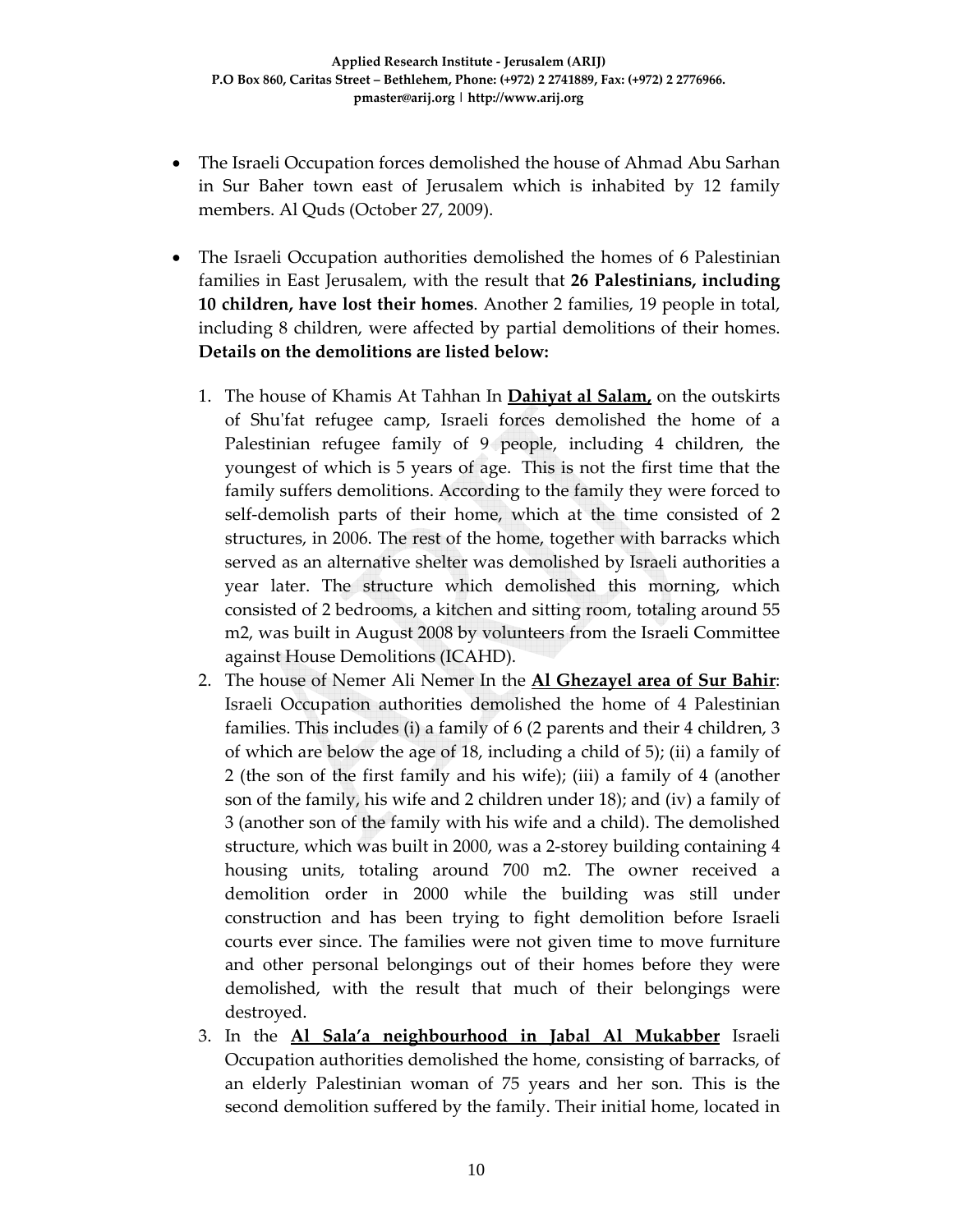the same place, was demolished by the authorities in 2006. The demolition process in this case was relatively rapid; the first demolition order was received in May, the second in September and now the demolition has taken place.

- 4. In the **Farouk neighborhood of Jabal al Mukabbir** Israeli Occupation authorities demolished part of the home of a Palestinian family of 5. The demolished part served as an extension to the home, which houses the 2 parents (the father being blind), his wife and their 3 adult children (of 18, 23 and 28 years). The family will remain in the rest of home in crowded conditions.
- **5.** In **Al Ghezayel neighborhood of Jabal al Mukabbir** Israeli Occupation authorities demolished the remnants of the home of a Palestinian family of 14 people, including 8 children of ages 4‐17. Following the receipt of a demolition order in September the family itself demolished parts of the building; the rest of the building was demolished by the authorities today. The family owns another building nearby, where the family is currently living in crowded conditions. DWG (October 28, 2009).
- Israeli Occupation police and employees of the Israeli‐controlled Jerusalem Municipality raided and dismantled a sidewalk tent set up by a Palestinian family evicted by Israeli orders from their East Jerusalem home in August and confiscated the contents of the tent, including sheets, kitchenware, and a television set. Only four members of the Al‐Ghawi family were in the tent when Israeli forces arrived to take it down by force. The Al-Ghawis were one of two families from the Sheikh Jarrah neighborhood of East Jerusalem forcibly evicted, whose homes were then handed over to Israeli settlers. More than 50 members of the two extended families were thrown into the street. The Al-Ghawi and Al-Hanoun families have been sleeping in the street near their former homes ever since the incident while they petition to be returned to their homes. Maannews (October 27, 2009).
- Tens of Israeli settlers attacked Salah family houses in Beit Safafa city south of Jerusalem with weapons in an attempt to take over them. It is worth mentioning that Israel plans to build 550 housing units in the area to link the area of Mar Elias Monastery with that Al Habayel Area in Beit Safafa. Al Quds (October 31, 2009).
- The Israeli Municipality of Jerusalem issued an order to close Shalezar restaurant in Ash Sheikh Jarrah neighbourhood in Jerusalem city. The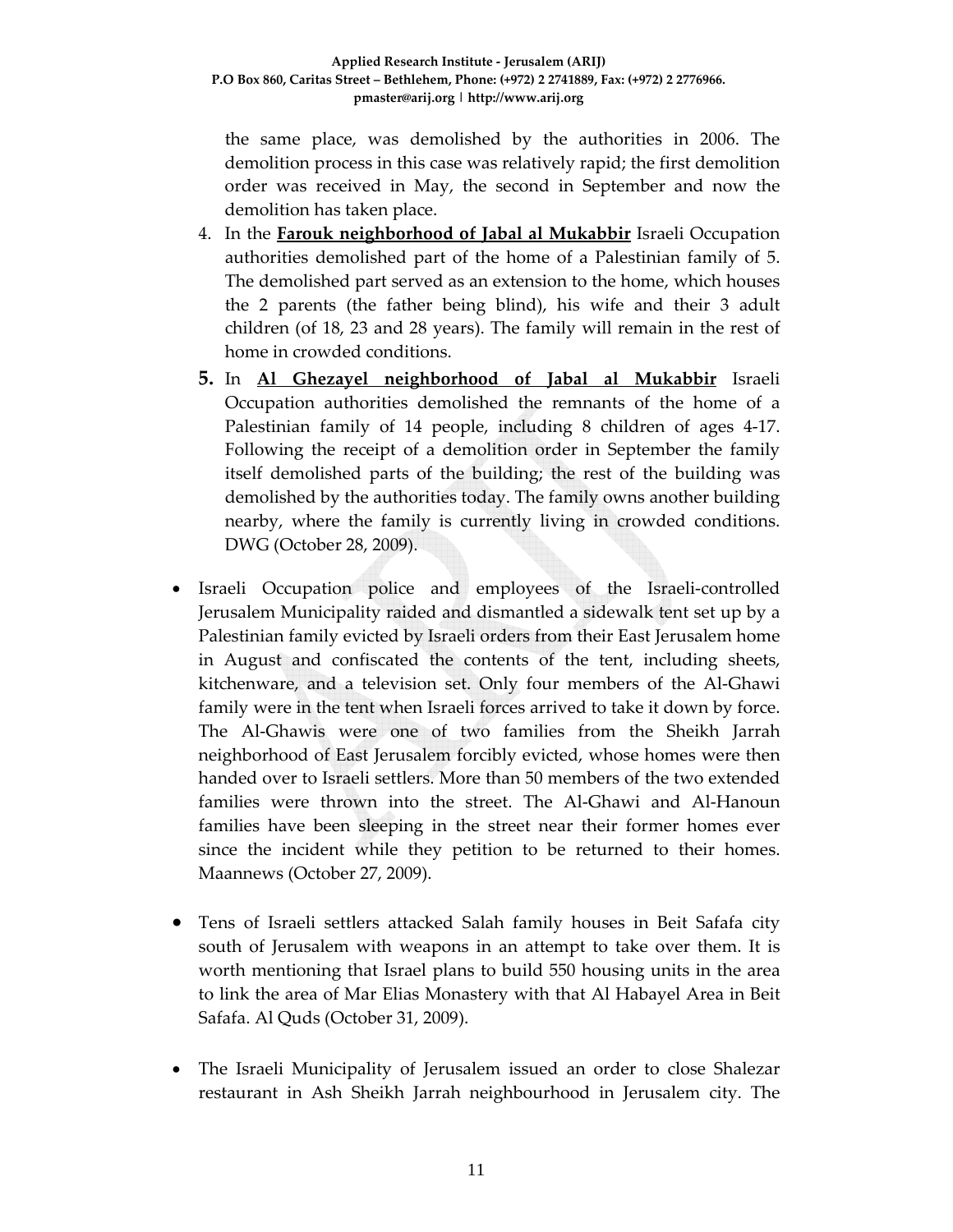restaurant is owned by Al Husseini family alleged for being built with proper Authorization form the Israeli Municipality of Jerusalem. Al Quds (October 31, 2009).

• With the infrastructure nearly complete for the Jerusalem light rail system, the Israeli Knesset Finance Committee has given a green light for Citypass, its operator, to start the next stage. In two months, residents will start seeing trains chugging along the tracks as the project enter its yearlong testing and commissioning phase, when all the rails and cars are to be meticulously examined, the operating controls worked out and the trainʹs integration in city traffic perfected. **Jpost (October 31, 2009).**

## **Jenin**

- The Israeli Occupation Authorities issued an order to confiscate 42 dunums of lands of Tura Al Gharbiya southwest of Jenin city and extended the seizure of 28 dunums of lands isolated west of the Israeli Segregation Wall until year 2011. The lands are owned by 'Ubadi family. Al Ayyam (October 2, 2009).
- The Israeli Occupation forces hindered Palestinian harvesters from accessing their lands adjacent to the Israeli segregation wall in Faqqu'a village east of Jenin city. Wafa (October 7, 2009).
- The Israeli Occupation Forces hindered Palestinian harvesters in 'Anin village west of Jenin city from harvesting their Olive Trees. It is worth mentioning that the Israeli Occupation authorities issued only 350 permits out of 1650 to citizens of ʹAnin village in order to access their lands segregated by the Israeli wall. Al Quds (October 13, 2009).
- The Israeli Occupation Forces hindered 320 Palestinian citizens from accessing their lands located west of the Israeli Segregation Wall in At Tayyba village west of Jenin city. It is worth mentioning that the Israeli Occupation Authorities only issued 160 permits out of 450 to land owners who applied to access their lands west of the wall. Al Ayyam (October 15, 2009).
- Israeli settlers of Shakid settlement set fire into 150 dunums of lands segregated behind the Israeli segregation wall and planted with Olive trees in Yaʹbud and Nazlet Ash Sheikh Zeid and Al ʹArqa villages southwest of Jenin city. The lands are owned by Muhammad Suleiman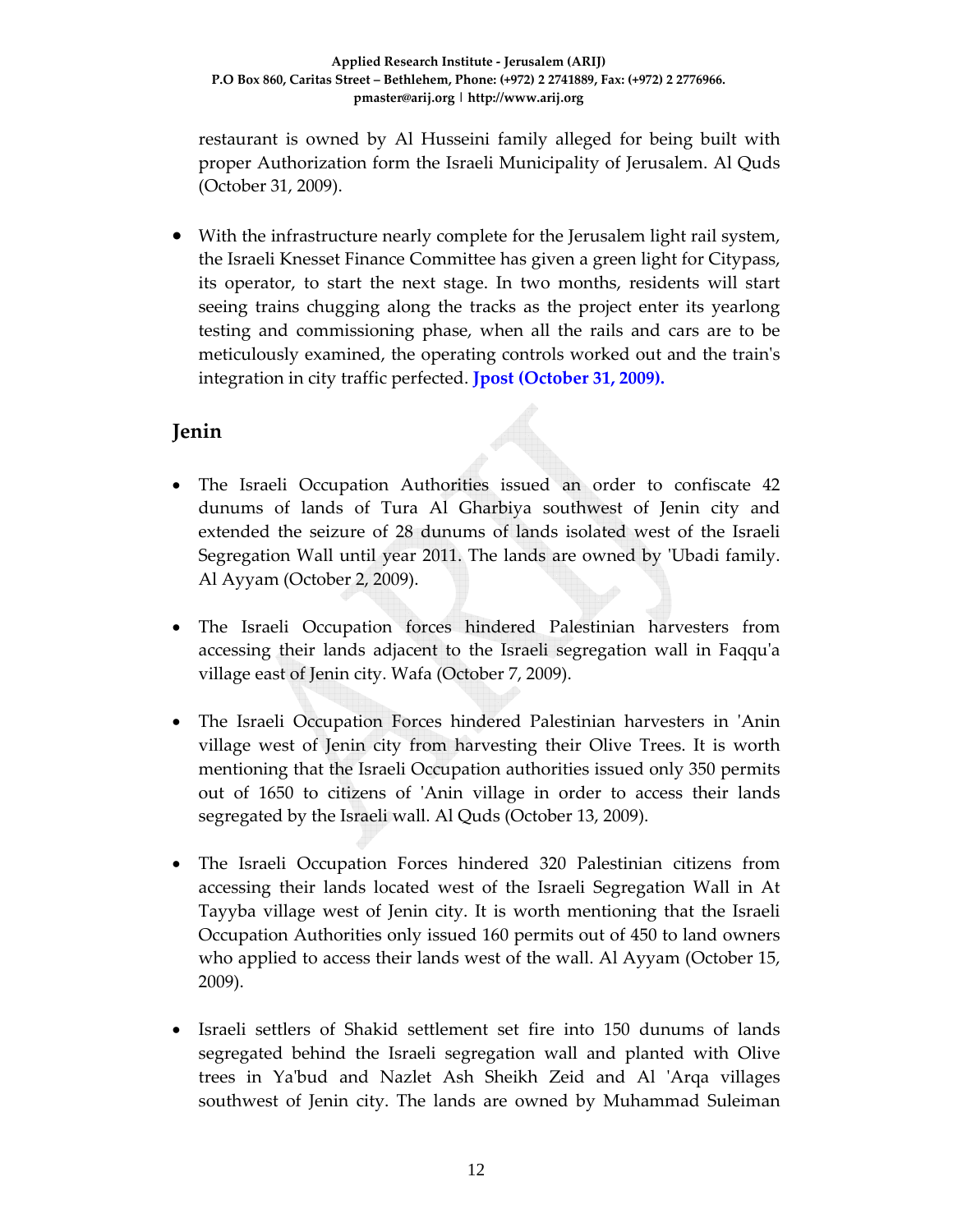Barari, Yousif and Wasif and Wasfi As'ad Abu Baker, Muhammad 'Aref Berri and Nidal Dahi Berri. Al Ayyam (October 19, 2009).

## **Jericho**

- Israeli Occupation authorities ordered three Bedouin families in Jericho to leave their land within two days before their homes are bulldozed. Israeli patrols came to the area and handed over orders in which they ordered Mohamad Hasan Az‐Zayed, Ali Hasan Az‐Zayed and Hani Ali Az‐Zayed to evacuate their homes in order to demolish them. The extended Az‐Zayed clans live in shacks and tents in the village of An‐ Nuei'ma, north of the city of Jericho. It is worth mentioning that the families have faced pressure to leave the area for years and have petitioned in Israeli courts repeatedly to reverse the demolition orders against the family homes. Maannews (October 18, 2009).
- Israeli Occupation authorities handed over orders to Palestinian farmers in the district of Jericho and the Jordan Valley informing them they would have to evacuate structures within 16 days. The Israeli orders were handed over to residents of the Al-Jaftalek and Fasayel areas. Most of those who were warned are living in the areas of Khelat Al‐Foula and Kherbat A'llan. Among them:
	- **1.** Yousef Ibrahim Ghawanmeh, owns a sheep shack
	- **2.** Ahmad Ibrahim Ghawanmeh, owns a sheep shack
	- **3.** Kahled Mohammad Jahalin, owns a residency shack and another for sheep
	- **4.** Qais Saleh Nasasreh, owns 15 dunnums planted with vegetables
	- **5.** Khaled Mohammad Abu Hanieyah, owns 20 dunnums planted with vegetables
	- **6.** Hasan Husein Rashid, owns a residency shack
	- **7.** Mohammad Id'eis, owns a shack for residency and another for sheep.

Meanwhile, a number of An‐Nue'meh residents received Israeli military home demolition orders a few days earlier. Among them:

- **1.** Naser Mousa Qrenat
- **2.** Jehad Deif Allah Rashaydah
- **3.** Suleiman Mohammad hasan Az‐Zaied
- **4.** Mahmoud Ibrahim Abi Kharbeish
- **5.** Mohammad Ibrahim Abu Kharbeish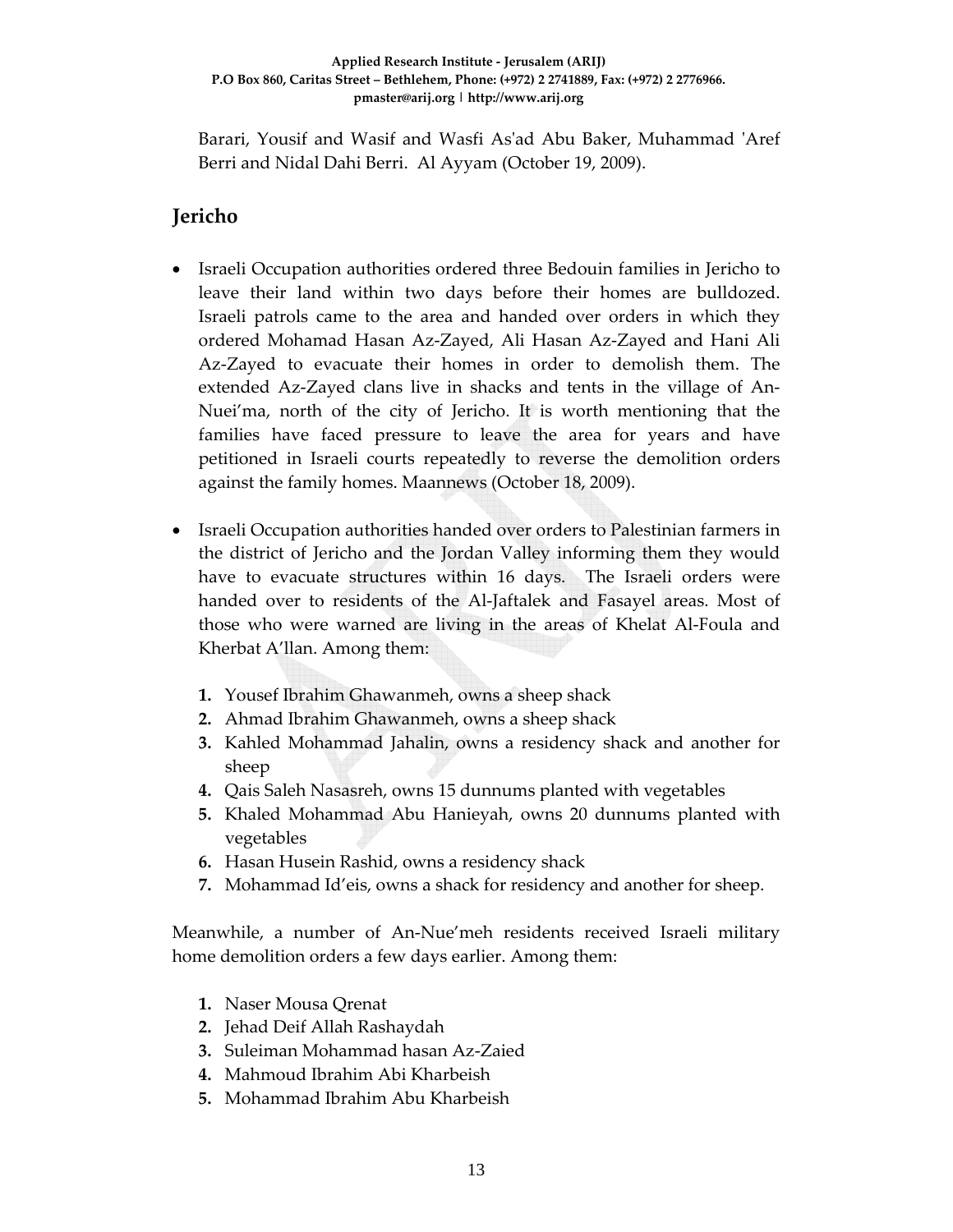- **6.** Omer Abu Kharbiesh
- **7.** Hani Az‐Zaied**. Maannews (October 23, 2009).**

#### **Salfit**

- Group of Israeli settlers from Revava settlement razed lands of Haris village, from its western part and owned by Maʹmoun Amin Muhammad Daoud and Farid Mustafa Hasan Sultan. Wafa (October 1, 2009).
- Palestinian farmers in the Farkha village in Salfit were complaining of the presence of wild pigs in the northern West Bank, which continue to ravage residential and agricultural areas. The boars destroyed lands in the Al‐ Matwi area of the village, damaging plants there and terrifying locals. Residents have also been attacked, with some sustaining serious injuries. Maannews (October 10, 2009).

## **Tubas**

• The Israeli Occupation forces set up new caravans at Mechola settlement in the northern valleys. Al Ayyam (October 23, 2009).

# **Qalqilyah**

- Israeli Occupation forces invaded the town of Azzun in Qalqiliya, assaulting a guard at the areaʹs pumping station, which provides most of the water for residents. The facility was searched and the door broken in. The guard, Ahmad Abed Al‐Hafeth Adwan, said forces spent at least thirty minutes searching the building and surveying the water source. Maannews (October 1, 2009).
- The Israeli military imposed a curfew on the West Bank village of Jayyus, near the city of Qalqilyah. 12 Israeli military vehicles entered the town and declared the curfew over loudspeakers, without giving a specific reason. The Israeli soldiers forced their way into Palestinians' homes, searching them and forcing residents into the street, despite also ordering them to remain inside their homes. Maannews (October 22, 2009).

## **Ramallah**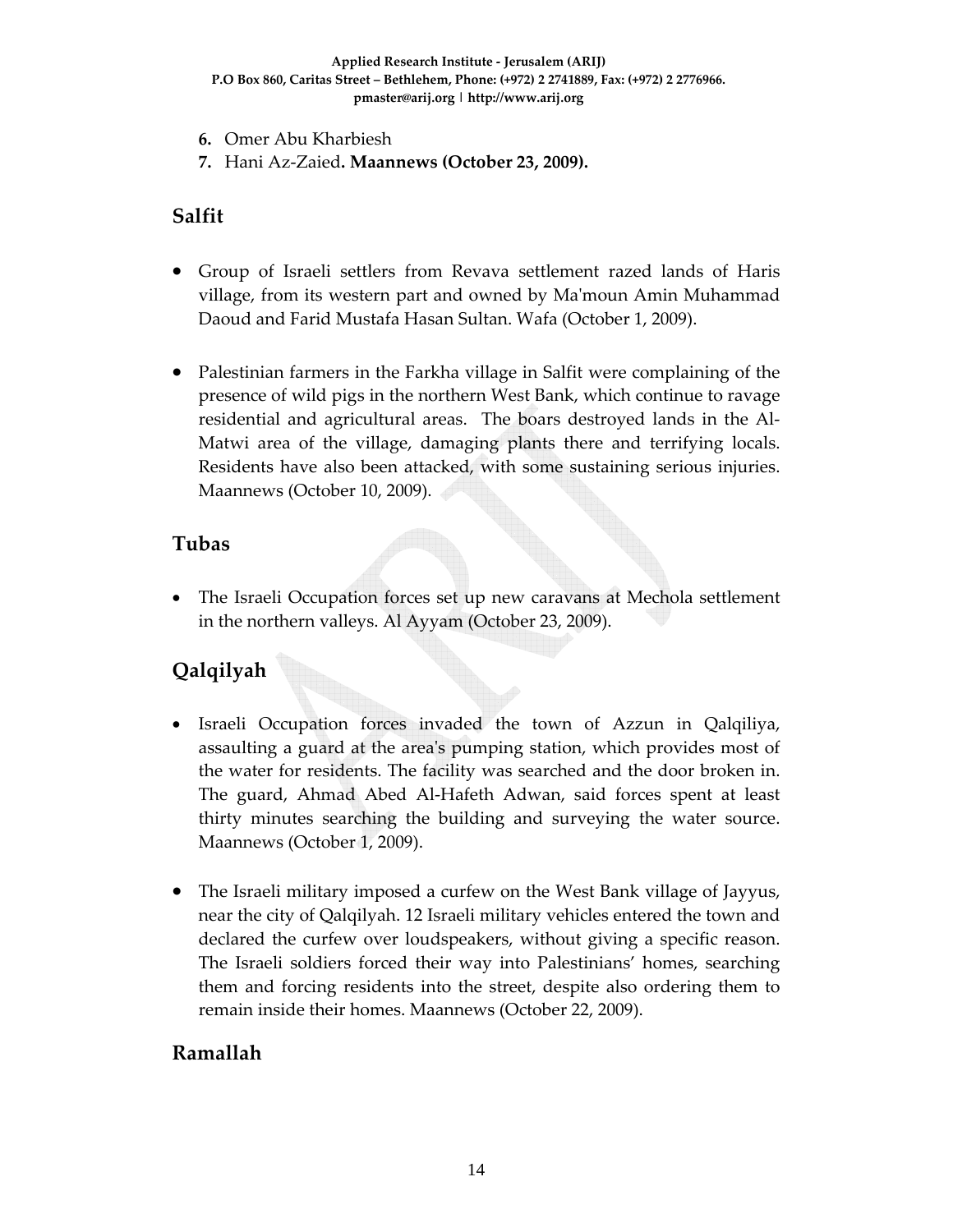- The Israeli occupation army stormed the house of Basel Mansour in Bil'in village west of Ramallah city and messed with its contents. Al Ayyam (October 1, 2009).
- The Israeli army had prevented a number of farmers from Az Zaytoun village from reaching their land west of the town and asked ordered them not to return to the Wad Abu Qare area. The purported practices were intended to confiscate 600‐700 acres from the village's lands via attacks on farmers and forbidding them from entering their privately owned land. Maannews (October 3, 2009)**.**
- The Israeli settlers demolished an agricultural room and uprooted a number of trees in Turmsayya village in Ramallah. The land where the agricultural room is built is owned by citizen Rajeh Abu As Sukkar. Wafa (October 5, 2009).
- The Israeli Settlers of Dolev settlement uprooted 250 Olive trees owned by Abdullah Odeh from Deir 'Ammar village west of Ramallah city. Wafa (October 6, 2009).
- The Israeli High Court of justice rebuked the defense ministry once again for failing to take steps against illegal construction in the West Bank, this time in the Ofra settlement northeast of Ramallah. The State argued that the houses in question were not torn down because Defense Minister **Ehud Barak has yet to authorize the move. Ynetnews (October 28, 2009).**

## **Gaza**

- The settlers of Nvei Dekalim have at last begun to rebuild their community and their lives, four years after being forced from their homes in the Gush Katif region of Gaza. The cornerstone of a new synagogue for their community has been laid in the planned location of the rebuilt town‐ to‐be. INN (October 10, 2009).
- The Israeli Occupation forces staged 150 meters in Al Farahin area east of Khan Younis city south of the Gaza Strip and started razing lands in the area. Wafa (October 7, 2009).
- The Israeli Occupation war planes fired against Al Shugha'ya secondary school and caused damages to one classroom in the school, a sports room and books storeroom. Al Ayyam (October 8, 2009).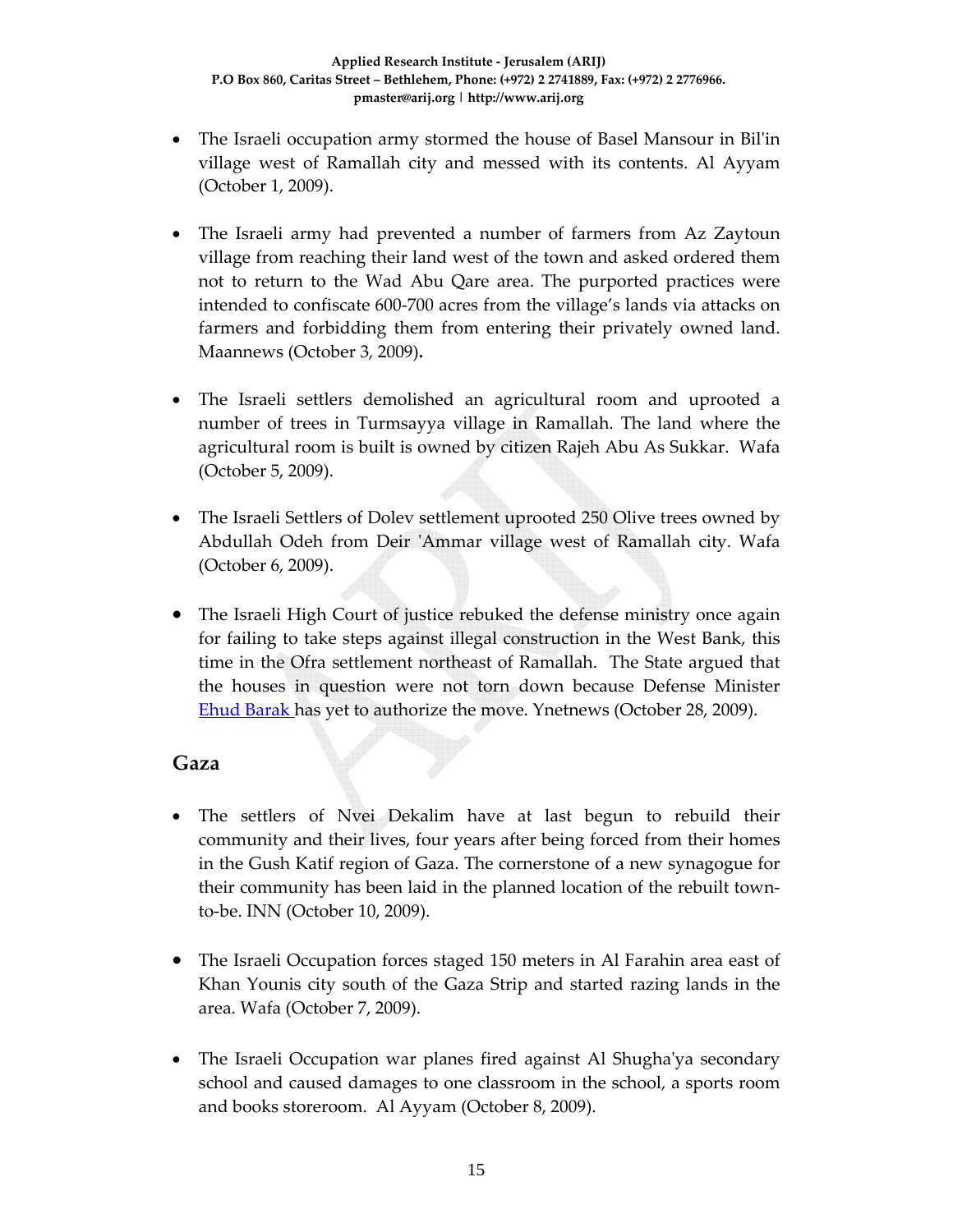• Israel is heading towards adopting Kerem Shalom crossing (Karm Abu Salem) as the major crossing of the Gaza Strip. Al Quds (October 23, 2009).

#### **Others**

- The Israeli defense minister Ehud Barak has decided to impose a general closure on the West Bank starting midnight October 1, 2009, ahead of the Jewish holiday of Sukkot. It shall be lifted midnight October 10, 2009. Ynetnews (October 1, 2009).
- Despite commitments Israel made to President Barack Obamaʹs administration last month, widespread building activity commenced three weeks ago in at least 12 settlements. The work consists of ground preparation, pouring concrete and drilling construction foundations. The construction sites are located in the settlements Carmel, Kiryat Arba, Betar Ilit, Elazar, Shilo, Talmon, Nili, Yitzhar, Bracha and Rosh Tzurim. Haaretz (October 16, 2009).
- Construction work is also taking place in the settlements Tekoa, Nokdim, Alon Shvut, Alonei Shilo, Bakan, Givat Zeev, Dolev, Har Gilo, Talmon, Yitzhar, Kochav Yaakov, Kfar Adumim, Kfar Etzion, Mevo Horon, Matityahu, Naaleh, Etz Efraim, Pʹduel, Tzofim, Kedar and Kalia according to a report by the Peace Now movement. Ground preparing work for the construction of 800 housing units was being carried out in 34 settlements. Haaretz (October 16, 2009).
- The Israeli Prime Minister Benjamin Netanyahu has instructed the Ministries of Defense, Transportation and Internal Security to prepare several plans to erect a separation fence or wall in southern Israel to prevent the infiltration of foreigners across the border with Egypt. In the first phase, the different plans will be evaluated and the fence will be erected within years. Maannews (October 29, 2009).
- The Israeli Prime Minister Benjamin Netanyahu convened a discussion on ways to prevent illegal infiltration into Israel, as part of a comprehensive discussion on the issue of foreign workers. The prime minister has ordered the Transportation, and Public Security ministries to present various alternatives for building a fence and barrier against infiltrators, along the southern border. Among the alternatives will be a pilot project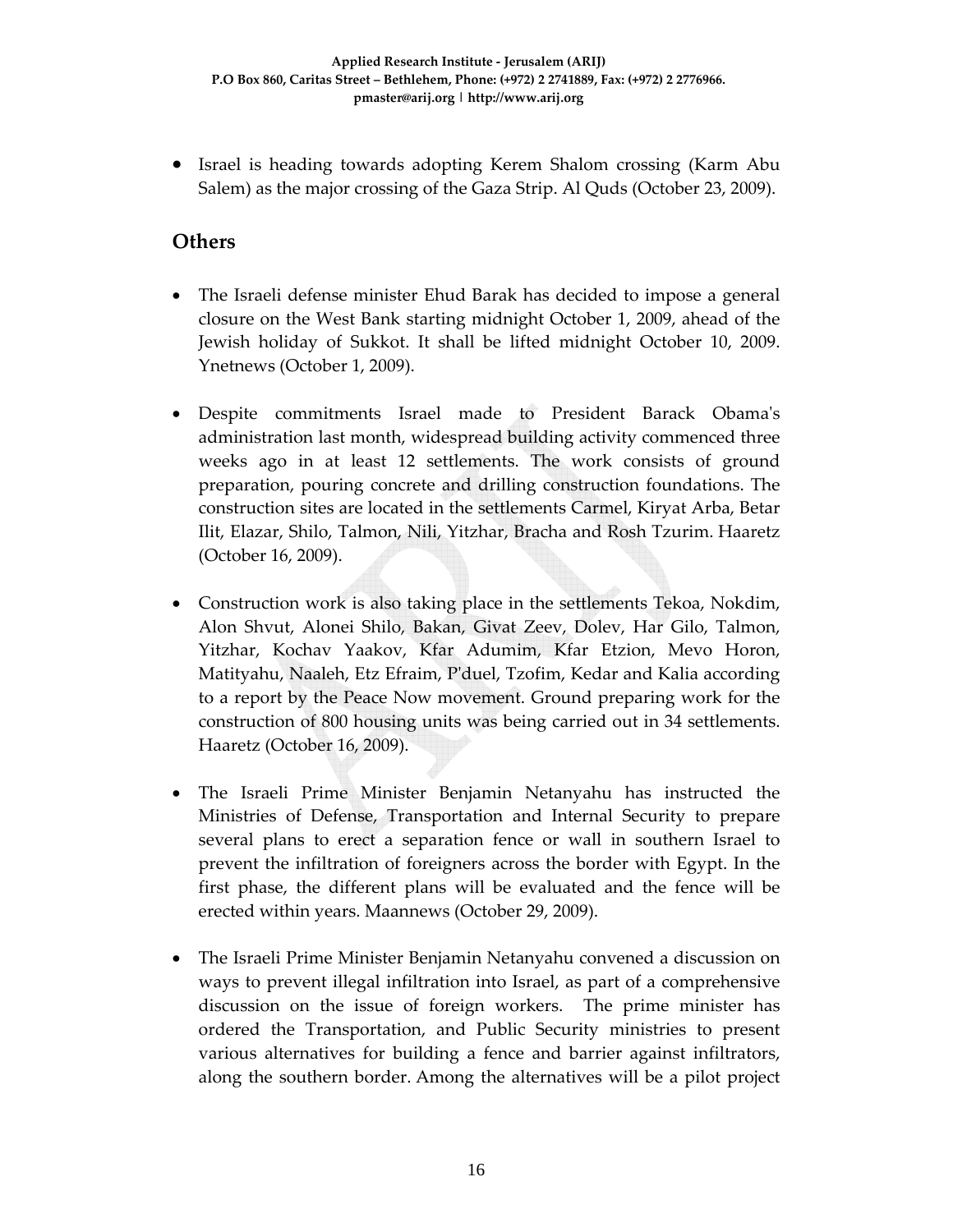in a small area followed by construction of the overall fence in phases over a period of several years. Quds (October 30, 2009).

- The Israeli Authorities demolished two houses in As Sir Village close Bir Sheeva' prison and a number of houses in the unrecognized village of Abu Salb. The IA also demolished a number of houses in Al ʹAraqib village and confiscated hay packages which residents use to feed their cattle and uprooted Olive Trees. Al Quds (October 30, 2009).
- A plan that aims to create an artificial beach on Akko's coastal strip by drying up a 35‐acre strip along the cityʹs coastline, on which hotels, apartment buildings, recreational facilities and a marina will be built. The project is part of a larger plan to build a boardwalk, stores, some 1,500 hotel rooms and 500 apartments and commercial spaces on a 1.5-mile strip spanning from the city to the Naʹaman River estuary. **Ynetnews (October 31, 2009).**

| Governorate   | Land        | Lands             | Uprooted         | Demolished    | <b>Houses</b>    |
|---------------|-------------|-------------------|------------------|---------------|------------------|
|               | Confiscated | <b>Threatened</b> | <b>Trees</b>     | <b>Houses</b> | threatened       |
|               | (Dunums)    | of                |                  |               | of               |
|               |             | Confiscation      |                  |               | Demolition       |
|               |             | (Dunums)          |                  |               |                  |
| Bethlehem     | 0           | 0                 | $\boldsymbol{0}$ | $\bf{0}$      | $\bf{0}$         |
| Jerusalem     | 639         | $\boldsymbol{0}$  | $\boldsymbol{0}$ | 14            | 3                |
| Jenin         | 42          | $\boldsymbol{0}$  | 300              | $\bf{0}$      | $\bf{0}$         |
| Tulkarm       | $\bf{0}$    | $\bf{0}$          | $\boldsymbol{0}$ | $\bf{0}$      | $\bf{0}$         |
| Ramallah      | 0           | 2800              | 250              | $\bf{0}$      | $\bf{0}$         |
| <b>Nablus</b> | 20          | 0                 | 200              | 0             | $\bf{0}$         |
| Salfit        | $\bf{0}$    | $\mathbf{0}$      | 0                | 0             | $\bf{0}$         |
| Jericho       | $\bf{0}$    | $\bf{0}$          | $\bf{0}$         | 0             | 24               |
| Gaza          | 0           | $\boldsymbol{0}$  | $\boldsymbol{0}$ | 0             | 0                |
| Qalqilyah     | 0           | $\bf{0}$          | $\bf{0}$         | $\bf{0}$      | $\bf{0}$         |
| Hebron        | 78          | 40                | $\bf{0}$         | $\bf{0}$      | 1                |
| Tubas         | 0           | $\bf{0}$          | $\bf{0}$         | 0             | $\boldsymbol{0}$ |
| <b>Total</b>  | 779         | 2840              | 750              | 14            | 28               |

## **Monthly Violations Statistics – October 2009**

*The Monthly overview report gives a list of the Israeli Violations in the Occupied Palestinian Territory which are based on reports provided by field workers and\or by*